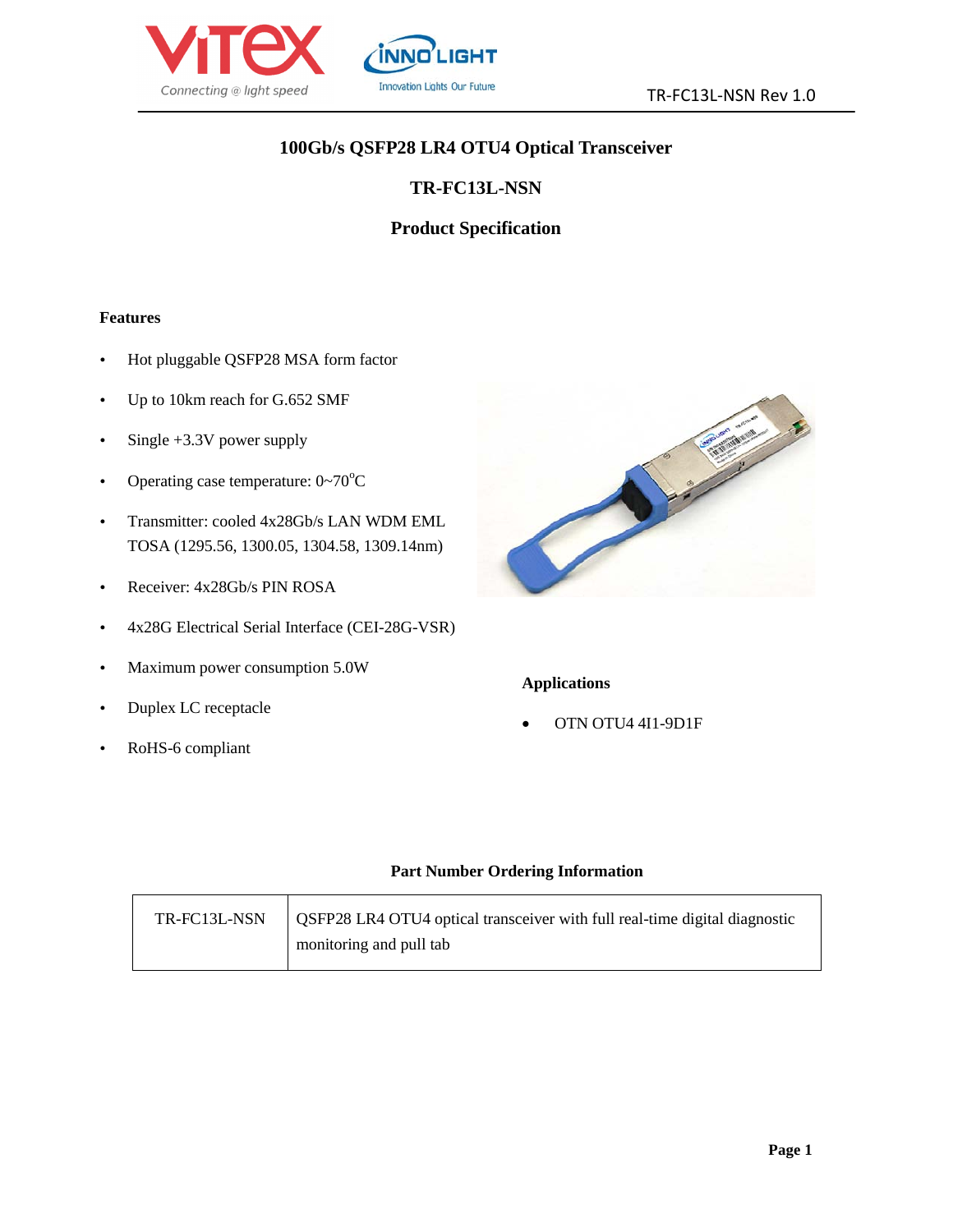



#### **1. General Description**

This product is a 112Gb/s transceiver module designed for optical communication applications compliant to OTU4 4I1-9D1F requirements specified in ITU-T Recommendations G.959.1 and Supplement 39 (G.sup39). The module converts 4 input channels of 28Gb/s electrical data to 4 channels of LAN WDM optical signals and then multiplexes them into a single channel for 112Gb/s optical transmission. Reversely on the receiver side, the module de-multiplexes a 112Gb/s optical input into 4 channels of LAN WDM optical signals and then converts them to 4 output channels of electrical data.

**İNNO** 

**Innovation Lights Our Future** 

The central wavelengths of the 4 LAN WDM channels are 1295.56, 1300.05, 1304.58 and 1309.14 nm as members of the LAN WDM wavelength grid. The high performance cooled LAN WDM EA-DFB transmitters and high sensitivity PIN receivers provide superior performance up to 10km links and compliant to optical interface with OTU4 4I1-9D1F requirements specified in ITU-T Recommendations G.959.1.

The product is designed with form factor, optical/electrical connection and digital diagnostic interface according to the QSFP+ Multi-Source Agreement (MSA). It has been designed to meet the harshest external operating conditions including temperature, humidity and EMI interference.

#### **2. Functional Description**

The transceiver module receives 4 channels of 28Gb/s electrical data, which are processed by a 4 channel Clock and Data Recovery (CDR) IC that reshapes and reduces the jitter of each electrical signal. Subsequently, each of 4 EML laser driver IC's converts one of the 4 channels of electrical signals to an optical signal that is transmitted from one of the 4 cooled EML lasers which are packaged in the Transmitter Optical Sub-Assembly (TOSA). These 4-lane optical signals will be optically multiplexed into a single fiber by a 4-to-1 optical WDM MUX. The optical output power of each channel is maintained constant by an automatic power control (APC) circuit. The transmitter output can be turned off by TX\_DIS hardware signal and/or 2-wire serial interface.

The receiver receives 4-lane LAN WDM optical signals. The optical signals are de-multiplexed by a 1-to-4 optical DEMUX and each of the resulting 4 channels of optical signals is fed into one of the 4 receivers that are packaged into the Receiver Optical Sub-Assembly (ROSA). Each receiver converts the optical signal to an electrical signal. The regenerated electrical signals are retimed and de-jittered and amplified by the RX portion of the 4-channel CDR. The retimed 4-lane output electrical signals are compliant with CEI-28G-VSR interface requirements. In addition, each received optical signal is monitored by the DOM section. The monitored value is reported through the 2-wire serial interface. If one or more received optical signal is weaker than the threshold level, RX\_LOS hardware alarm will be triggered.

A single +3.3V power supply is required to power up this product. Both power supply pins VccTx and VccRx are internally connected and should be applied concurrently. As per MSA specifications the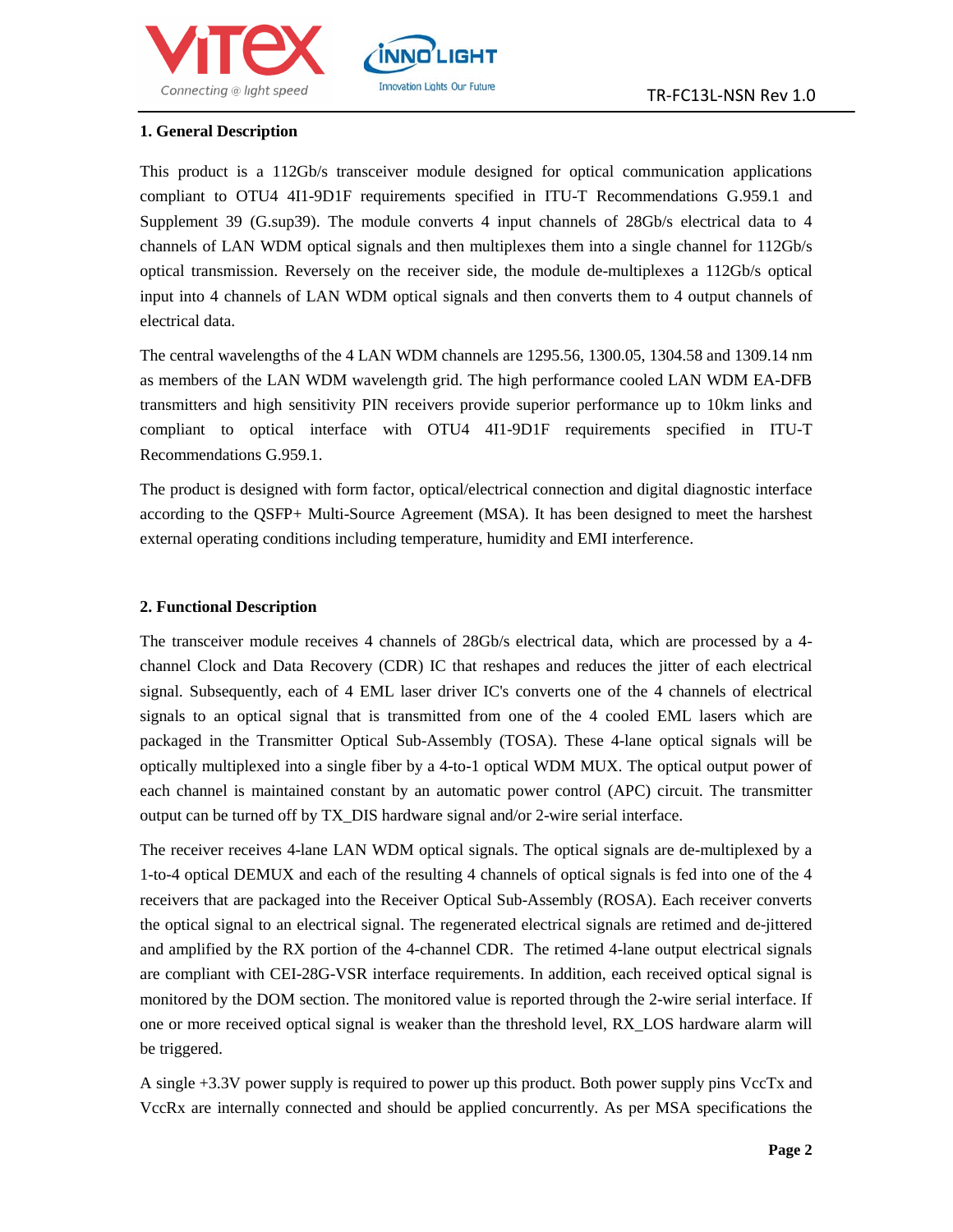

module offers 7 low speed hardware control pins (including the 2-wire serial interface): ModSelL, SCL, SDA, ResetL, LPMode, ModPrsL and IntL.

INNC

**Innovation Lights Our Future** 

Module Select (ModSelL) is an input pin. When held low by the host, this product responds to 2-wire serial communication commands. The ModSelL allows the use of this product on a single 2-wire interface bus – individual ModSelL lines must be used.

Serial Clock (SCL) and Serial Data (SDA) are required for the 2-wire serial bus communication interface and enable the host to access the QSFP28 memory map.

The ResetL pin enables a complete reset, returning the settings to their default state, when a low level on the ResetL pin is held for longer than the minimum pulse length. During the execution of a reset the host shall disregard all status bits until it indicates a completion of the reset interrupt. The product indicates this by posting an IntL (Interrupt) signal with the Data\_Not\_Ready bit negated in the memory map. Note that on power up (including hot insertion) the module should post this completion of reset interrupt without requiring a reset.

Low Power Mode (LPMode) pin is used to set the maximum power consumption for the product in order to protect hosts that are not capable of cooling higher power modules, should such modules be accidentally inserted.

Module Present (ModPrsL) is a signal local to the host board which, in the absence of a product, is normally pulled up to the host Vcc. When the product is inserted into the connector, it completes the path to ground through a resistor on the host board and asserts the signal. ModPrsL then indicates its present by setting ModPrsL to a "Low" state.

Interrupt (IntL) is an output pin. "Low" indicates a possible operational fault or a status critical to the host system. The host identifies the source of the interrupt using the 2-wire serial interface. The IntL pin is an open collector output and must be pulled to the Host Vcc voltage on the Host board.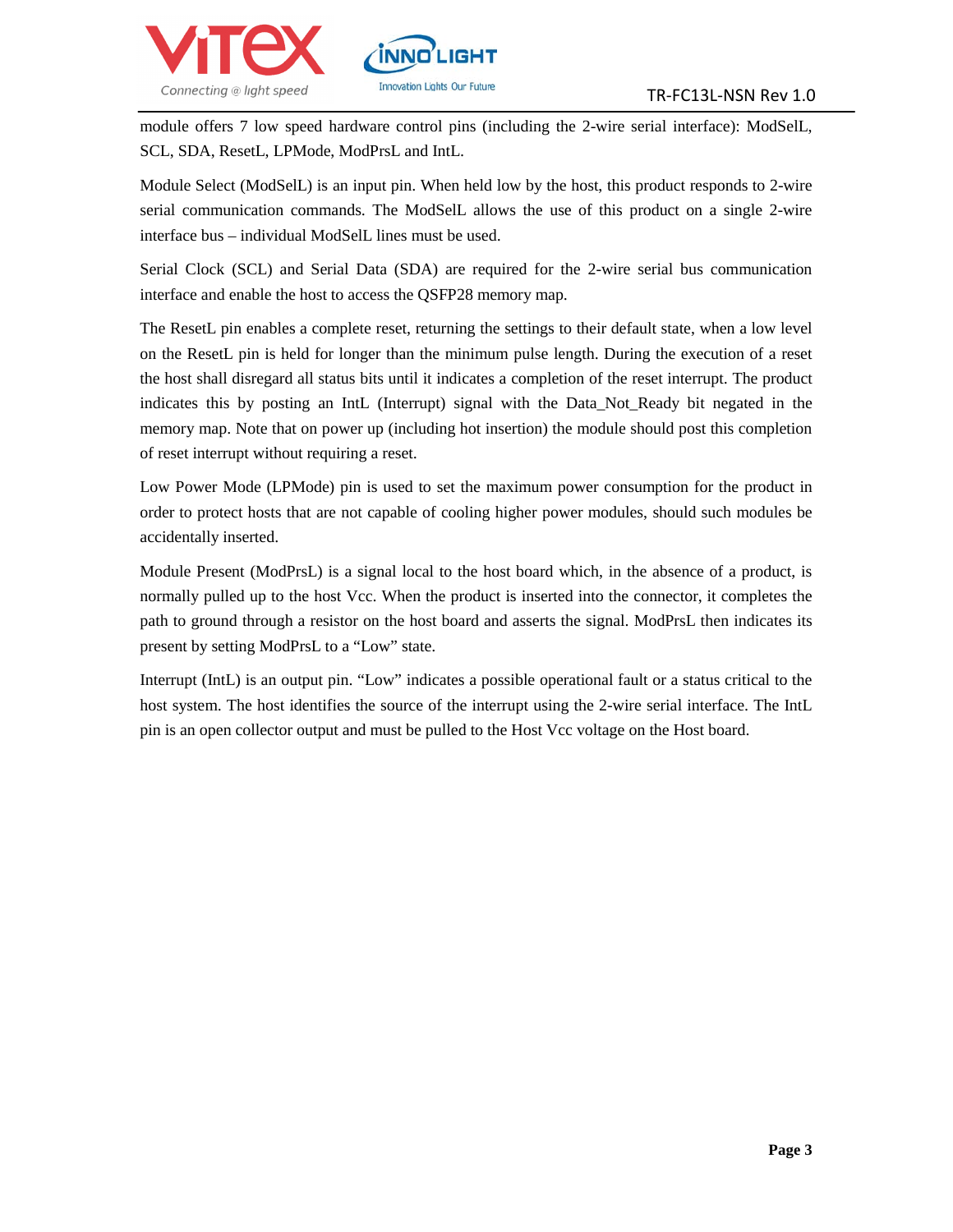



#### **3. Transceiver Block Diagram**



**Figure 1. Transceiver Block Diagram**

### **4. Pin Assignment and Description**





Viewed from Bottom

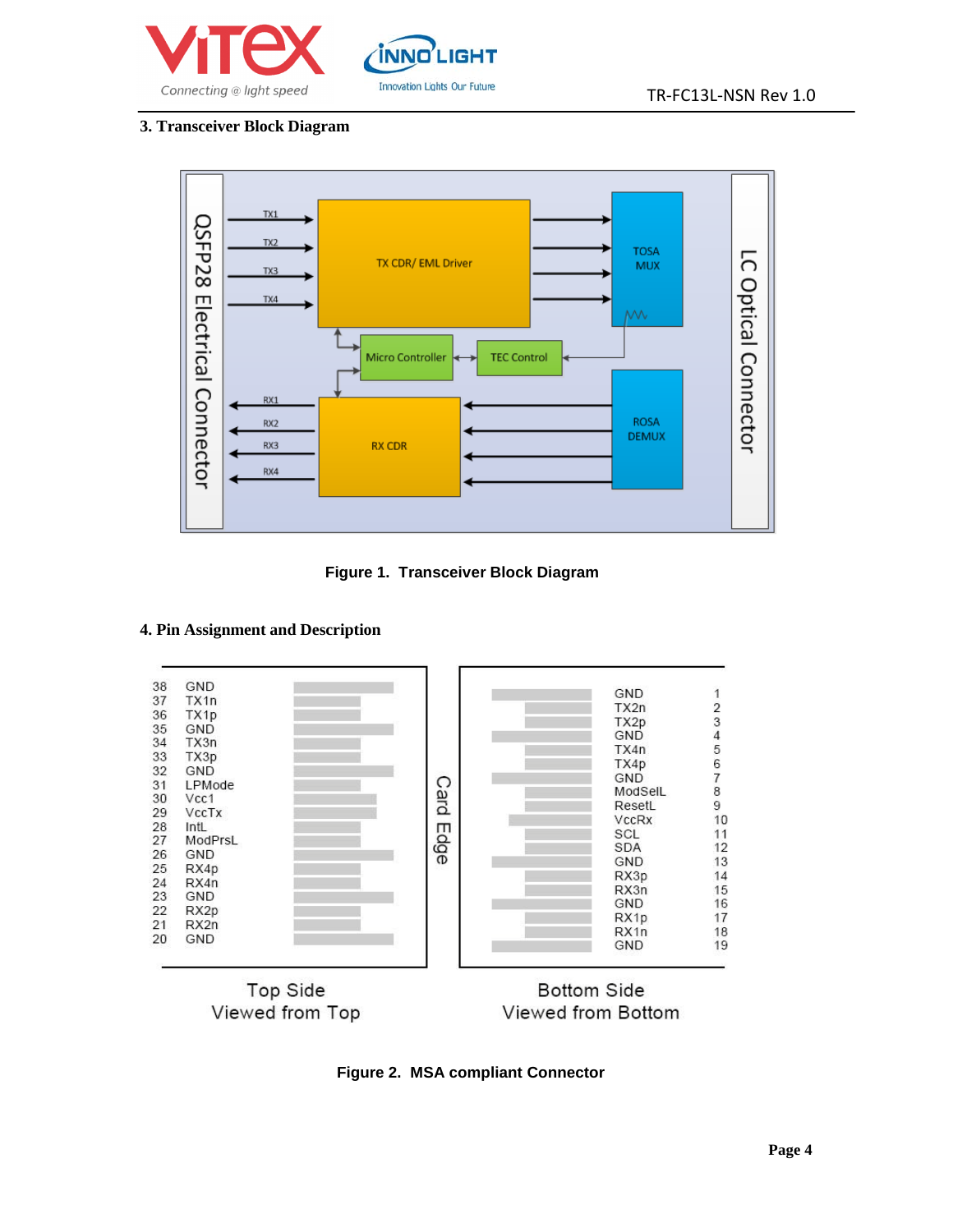



| <b>Pin Definition</b> |            |               |                                        |                |  |  |  |  |
|-----------------------|------------|---------------|----------------------------------------|----------------|--|--|--|--|
| <b>PIN</b>            | Logic      | <b>Symbol</b> | <b>Name/Description</b>                | <b>Notes</b>   |  |  |  |  |
| 1                     |            | <b>GND</b>    | Ground                                 | 1              |  |  |  |  |
| $\overline{2}$        | CML-I      | Tx2n          | <b>Transmitter Inverted Data Input</b> |                |  |  |  |  |
| 3                     | CML-I      | Tx2p          | Transmitter Non-Inverted Data output   |                |  |  |  |  |
| 4                     |            | <b>GND</b>    | Ground                                 | 1              |  |  |  |  |
| 5                     | CML-I      | Tx4n          | <b>Transmitter Inverted Data Input</b> |                |  |  |  |  |
| 6                     | CML-I      | Tx4p          | Transmitter Non-Inverted Data output   |                |  |  |  |  |
| 7                     |            | <b>GND</b>    | Ground                                 | 1              |  |  |  |  |
| 8                     | LVTLL-I    | ModSelL       | Module Select                          |                |  |  |  |  |
| 9                     | LVTLL-I    | ResetL        | Module Reset                           |                |  |  |  |  |
| 10                    |            | VccRx         | +3.3V Power Supply Receiver            | 2              |  |  |  |  |
| 11                    | LVCMOS-I/O | <b>SCL</b>    | 2-Wire Serial Interface Clock          |                |  |  |  |  |
| 12                    | LVCMOS-I/O | <b>SDA</b>    | 2-Wire Serial Interface Data           |                |  |  |  |  |
| 13                    |            | <b>GND</b>    | Ground                                 |                |  |  |  |  |
| 14                    | $CML-O$    | Rx3p          | Receiver Non-Inverted Data Output      |                |  |  |  |  |
| 15                    | CML-O      | Rx3n          | Receiver Inverted Data Output          |                |  |  |  |  |
| 16                    |            | <b>GND</b>    | Ground                                 | 1              |  |  |  |  |
| 17                    | $CML-O$    | Rx1p          | Receiver Non-Inverted Data Output      |                |  |  |  |  |
| 18                    | CML-O      | Rx1n          | Receiver Inverted Data Output          |                |  |  |  |  |
| 19                    |            | <b>GND</b>    | Ground                                 | 1              |  |  |  |  |
| 20                    |            | <b>GND</b>    | Ground                                 | 1              |  |  |  |  |
| 21                    | CML-O      | Rx2n          | Receiver Inverted Data Output          |                |  |  |  |  |
| 22                    | $CML-O$    | Rx2p          | Receiver Non-Inverted Data Output      |                |  |  |  |  |
| 23                    |            | <b>GND</b>    | Ground                                 | 1              |  |  |  |  |
| 24                    | $CML-O$    | Rx4n          | Receiver Inverted Data Output          | 1              |  |  |  |  |
| 25                    | $CML-O$    | Rx4p          | Receiver Non-Inverted Data Output      |                |  |  |  |  |
| 26                    |            | <b>GND</b>    | Ground                                 | 1              |  |  |  |  |
| 27                    | LVTTL-O    | ModPrsL       | <b>Module Present</b>                  |                |  |  |  |  |
| 28                    | LVTTL-O    | IntL          | Interrupt                              |                |  |  |  |  |
| 29                    |            | VccTx         | +3.3 V Power Supply transmitter        | $\overline{2}$ |  |  |  |  |
| 30                    |            | Vcc1          | +3.3 V Power Supply                    | $\overline{2}$ |  |  |  |  |
| 31                    | LVTTL-I    | LPMode        | Low Power Mode                         |                |  |  |  |  |
| 32                    |            | <b>GND</b>    | Ground                                 | $\mathbf{1}$   |  |  |  |  |
| 33                    | CML-I      | Tx3p          | Transmitter Non-Inverted Data Input    |                |  |  |  |  |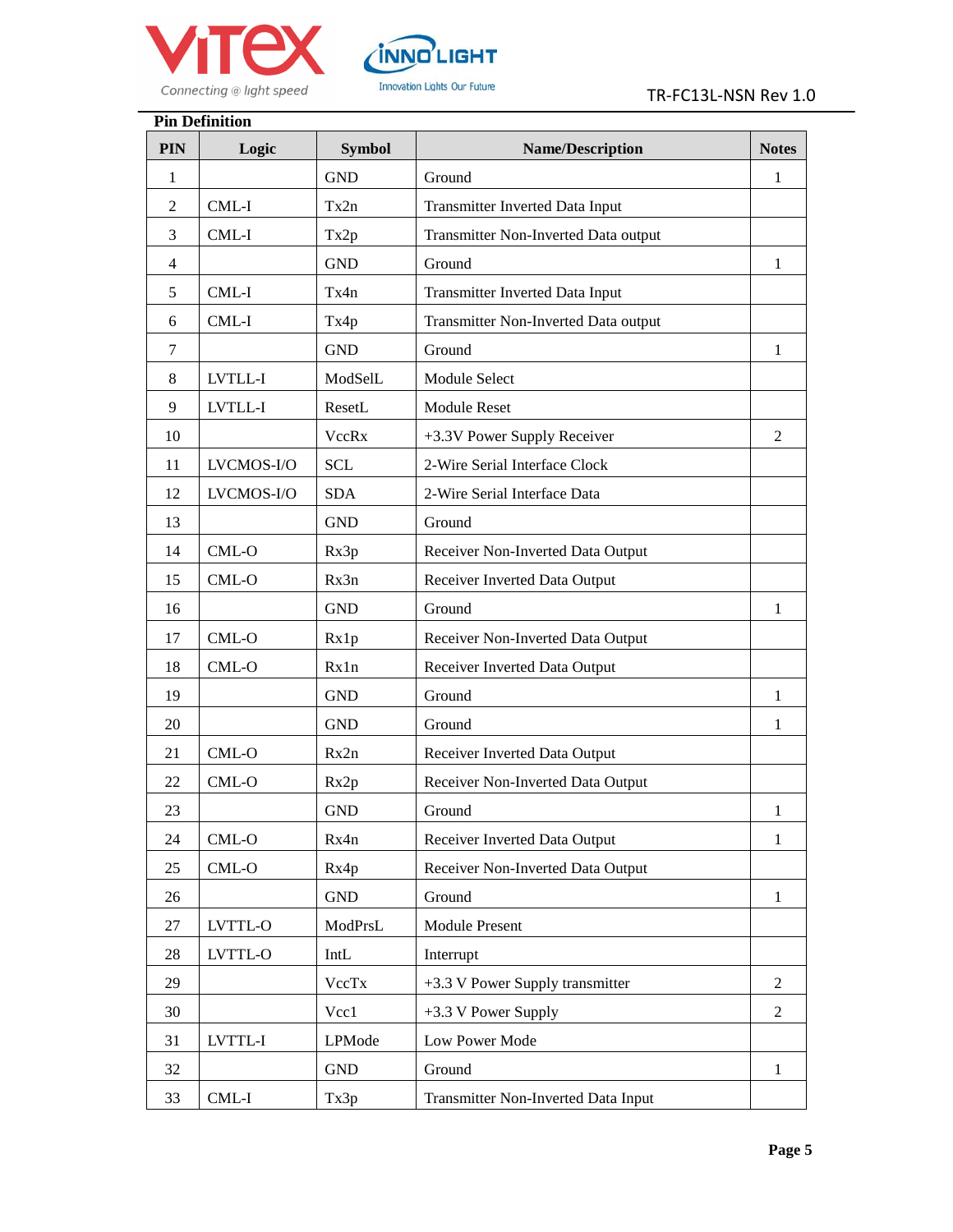



| 34 | CML-I | Tx3n | <b>Transmitter Inverted Data Output</b> |  |
|----|-------|------|-----------------------------------------|--|
| 35 |       | GND  | Ground                                  |  |
| 36 | CML-I | Tx1p | Transmitter Non-Inverted Data Input     |  |
| 37 | CML-I | Tx1n | <b>Transmitter Inverted Data Output</b> |  |
| 38 |       | GND  | Ground                                  |  |

Notes:

- 1. GND is the symbol for signal and supply (power) common for the QSFP28 module. All are common within the module and all module voltages are referenced to this potential unless otherwise noted. Connect these directly to the host board signal common ground plane.
- 2. VccRx, Vcc1 and VccTx are the receiving and transmission power suppliers and shall be applied concurrently. Recommended host board power supply filtering is shown in Figure 3 below. Vcc Rx, Vcc1 and Vcc Tx may be internally connected within the module in any combination. The connector pins are each rated for a maximum current of 1000mA.





**Figure 3. Recommended Power Supply Filter**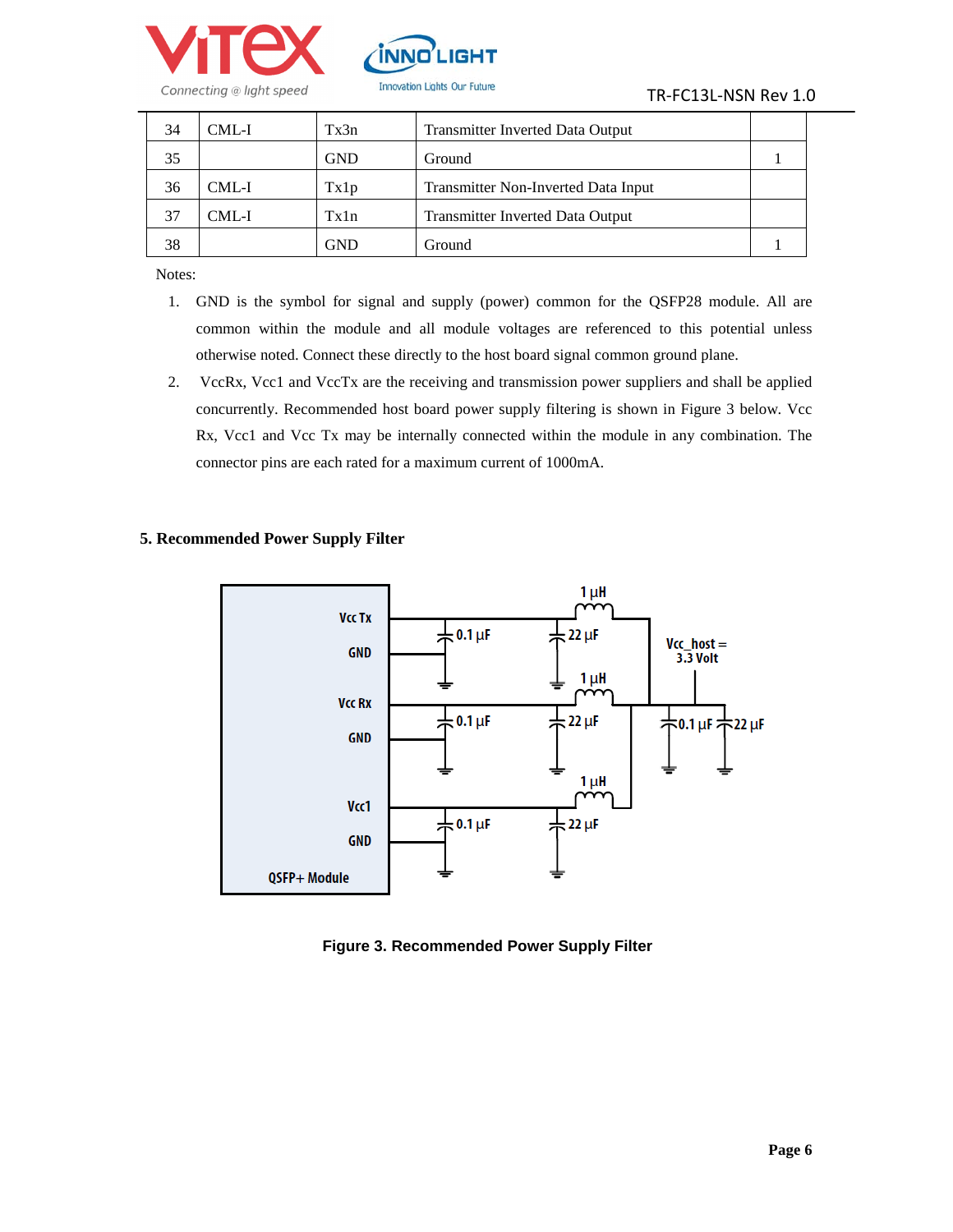



#### **6. Absolute Maximum Ratings**

It has to be noted that the operation in excess of any individual absolute maximum ratings might cause permanent damage to this module.

| <b>Parameter</b>                     | <b>Symbol</b>              | <b>Min</b> | <b>Max</b> | <b>Units</b> | <b>Notes</b> |
|--------------------------------------|----------------------------|------------|------------|--------------|--------------|
| <b>Storage Temperature</b>           | $T_S$                      | $-40$      | 85         | degC         |              |
| <b>Operating Case Temperature</b>    | $T_{OP}$                   | $\theta$   | 70         | degC         |              |
| <b>Power Supply Voltage</b>          | $V_{CC}$                   | $-0.5$     | 3.6        | v            |              |
| Relative Humidity (non-condensation) | <b>RH</b>                  | 0          | 85         | $\%$         |              |
| Damage Threshold, each Lane          | $\mathrm{TH}_{\mathrm{d}}$ | 5.5        |            | dBm          |              |

#### **7. Recommended Operating Conditions and Power Supply Requirements**

| <b>Parameter</b>                  | <b>Symbol</b> | <b>Min</b> | <b>Typical</b> | <b>Max</b> | <b>Units</b> |
|-----------------------------------|---------------|------------|----------------|------------|--------------|
| <b>Operating Case Temperature</b> | $T_{OP}$      | 0          |                | 70         | degC         |
| <b>Power Supply Voltage</b>       | $V_{CC}$      | 3.135      | 3.3            | 3.465      |              |
| Data Rate, each Lane              |               |            | 27.95          |            | Gb/s         |
| Control Input Voltage High        |               | 2          |                | <b>Vcc</b> |              |
| Control Input Voltage Low         |               | 0          |                | 0.8        |              |
| Link Distance with G.652          | D             | 0.002      |                | 10         | km           |

## **8. Electrical Characteristics**

The following electrical characteristics are defined over the Recommended Operating Environment unless otherwise specified.

| <b>Parameter</b>                                | <b>Test point</b> | Min    | <b>Typical</b> | <b>Max</b>  | Unit | <b>Notes</b> |  |  |
|-------------------------------------------------|-------------------|--------|----------------|-------------|------|--------------|--|--|
| Power Consumption                               |                   |        |                | 5.0         | W    |              |  |  |
| <b>Supply Current</b>                           | Icc               |        |                | 1.52        | A    |              |  |  |
| Transceiver Power-on<br>Initialization Time     |                   |        |                | <b>2000</b> | ms   | 1            |  |  |
| <b>Transmitter (each Lane)</b>                  |                   |        |                |             |      |              |  |  |
| Overload Differential Voltage<br>$pk-pk$        | TP <sub>1</sub> a | 900    |                |             | mV   |              |  |  |
| Common Mode Voltage (Vcm)                       | TP <sub>1</sub>   | $-350$ |                | 2850        | mV   | 2            |  |  |
| Differential Termination<br>Resistance Mismatch | TP1               |        |                | 10          | $\%$ | At<br>1MHz   |  |  |
| <b>Differential Return Loss</b>                 | TP1               |        |                | See CEI-    | dB   |              |  |  |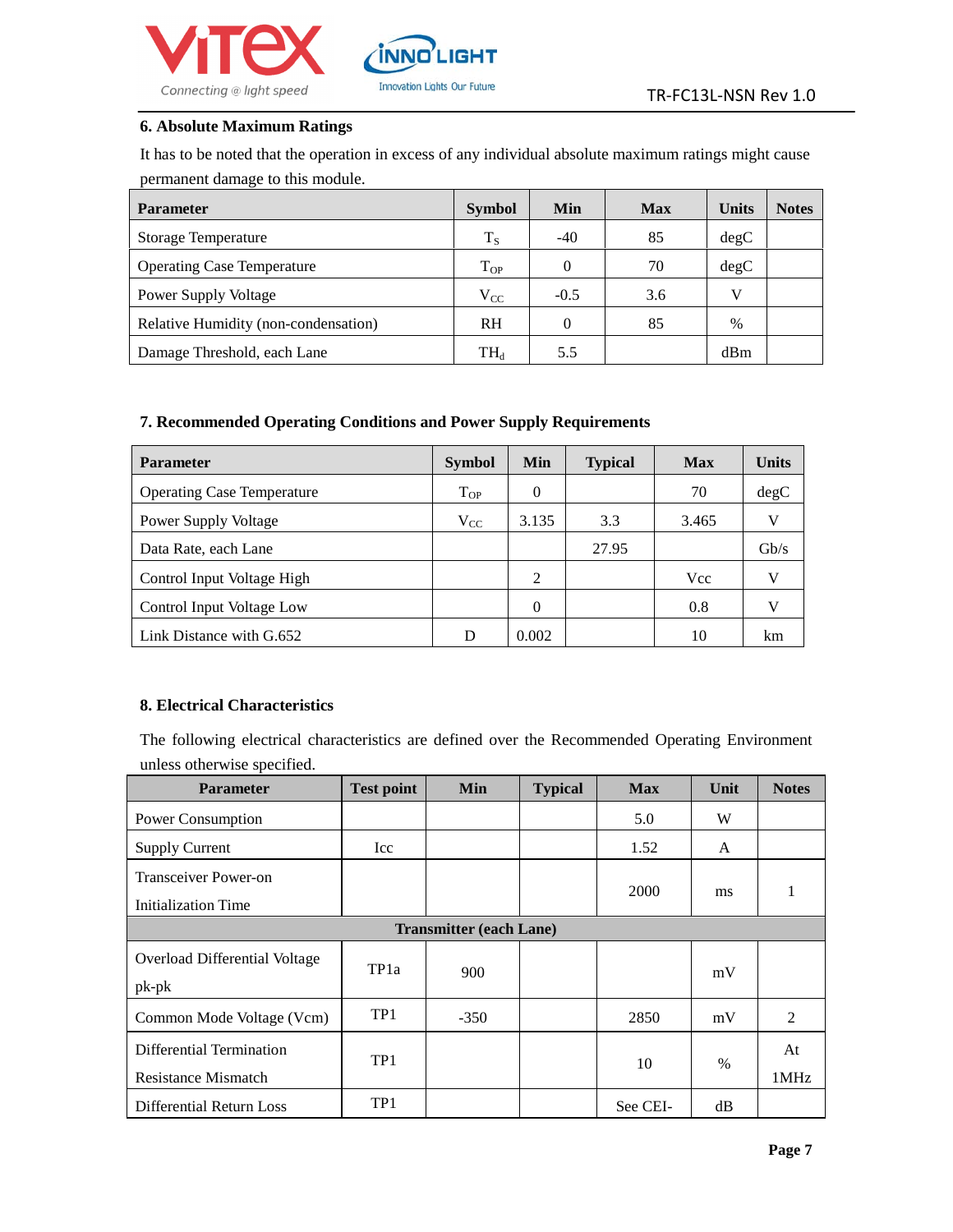



### TR-FC13L-NSN Rev 1.0

| (SDD11)                              |      |                      | 28G-VSR  |               |                |  |
|--------------------------------------|------|----------------------|----------|---------------|----------------|--|
|                                      |      |                      | equation |               |                |  |
|                                      |      |                      | 13-19    |               |                |  |
| Common Mode to Differential          |      |                      | See CEI- |               |                |  |
| conversion and Differential to       | TP1  |                      | 28G-VSR  |               |                |  |
| Common Mode conversion               |      |                      | equation | dB            |                |  |
| (SDC11, SCD11)                       |      |                      | 13-20    |               |                |  |
|                                      |      | See CEI-             |          |               |                |  |
|                                      | TP1a | 28G-VSR              |          |               |                |  |
| <b>Stressed Input Test</b>           |      | Section              |          |               |                |  |
|                                      |      | 13.3.11.2.1          |          |               |                |  |
|                                      |      | Receiver (each Lane) |          |               |                |  |
| Differential Voltage, pk-pk          | TP4  |                      | 900      | mV            |                |  |
| Common Mode Voltage (Vcm)            | TP4  | $-350$               | 2850     | mV            | $\overline{c}$ |  |
| Common Mode Noise, RMS               | TP4  |                      | 17.5     | mV            |                |  |
| Differential Termination             | TP4  |                      |          |               | At             |  |
| <b>Resistance Mismatch</b>           |      |                      | 10       | $\%$          | 1MHz           |  |
|                                      |      |                      | See CEI- |               |                |  |
| Differential Return Loss             |      | TP4                  |          | 28G-VSR       |                |  |
| (SDD22)                              |      |                      | equation | dB            |                |  |
|                                      |      |                      | 13-19    |               |                |  |
| Common Mode to Differential          |      |                      | See CEI- |               |                |  |
| conversion and Differential to       | TP4  |                      | 28G-VSR  |               |                |  |
| Common Mode conversion               |      |                      | equation | dB            |                |  |
| (SDC22, SCD22)                       |      |                      | 13-21    |               |                |  |
| Common Mode Return Loss              | TP4  |                      |          |               |                |  |
| (SCC22)                              |      |                      | $-2$     | $\mathrm{dB}$ | $\mathfrak{Z}$ |  |
| Transition Time, 20 to 80%           | TP4  | 9.5                  |          | ps            |                |  |
| Vertical Eye Closure (VEC)           | TP4  |                      | 5.5      | $\mathrm{dB}$ |                |  |
| Eye Width at $10^{-15}$ probability  | TP4  |                      |          |               |                |  |
| (EW15)                               |      | 0.57                 |          | UI            |                |  |
| Eye Height at $10^{-15}$ probability | TP4  | 228                  |          | mV            |                |  |
| (EH15)                               |      |                      |          |               |                |  |

Notes:

1. Power-on Initialization Time is the time from when the power supply voltages reach and remain above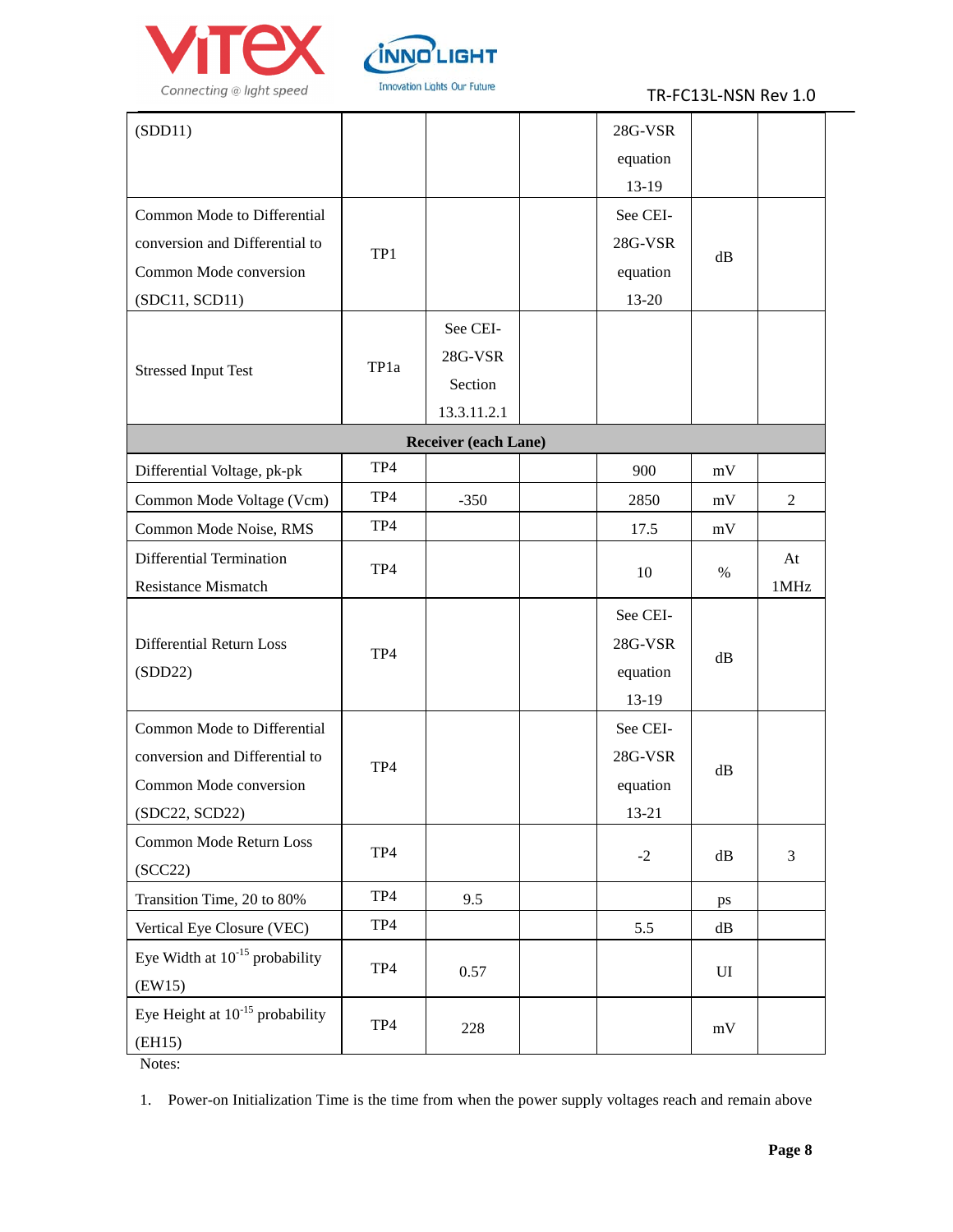

the minimum recommended operating supply voltages to the time when the module is fully functional.

- 2. Vcm is generated by the host. Specification includes effects of ground offset voltage.
- 3. From 250MHz to 30GHz.

### **9. Optical Characteristics**

| QSFP28 OTU4 4I1-9D1F                                   |                       |                                        |                |                |               |                |  |  |
|--------------------------------------------------------|-----------------------|----------------------------------------|----------------|----------------|---------------|----------------|--|--|
| <b>Parameter</b>                                       | <b>Symbol</b>         | Min                                    | <b>Typical</b> | <b>Max</b>     | Unit          | <b>Notes</b>   |  |  |
|                                                        | L <sub>0</sub>        | 1294.53                                | 1295.56        | 1296.59        | nm            |                |  |  |
|                                                        | L1                    | 1299.02                                | 1300.05        | 1301.09        | nm            |                |  |  |
| Lane Wavelength                                        | L2                    | 1303.54                                | 1304.58        | 1305.63        | nm            |                |  |  |
|                                                        | L <sub>3</sub>        | 1308.09                                | 1309.14        | 1310.19        | nm            |                |  |  |
| <b>Transmitter</b>                                     |                       |                                        |                |                |               |                |  |  |
| <b>SMSR</b>                                            | <b>SMSR</b>           | 30                                     |                |                | dB            |                |  |  |
| <b>Total Average Launch Power</b>                      | $\mathbf{P}_\text{T}$ |                                        |                | 10             | dBm           |                |  |  |
| Average Launch Power,                                  |                       |                                        |                |                |               |                |  |  |
| each Lane                                              | $P_{AVG}$             | $-0.6$                                 |                | 4.0            | dBm           |                |  |  |
| Difference in Launch Power between any                 |                       |                                        |                |                |               |                |  |  |
| <b>Two Lanes</b>                                       | Ptx, diff             |                                        |                | 5              | dB            |                |  |  |
| <b>Extinction Ratio</b>                                | ER                    | 4.0                                    |                | 6.5            | dB            |                |  |  |
| <b>Optical Return Loss</b>                             | ORL                   | 20                                     |                |                | dB            |                |  |  |
| Average Launch Power OFF Transmitter,                  |                       |                                        |                |                |               |                |  |  |
| each Lane                                              | Poff                  |                                        |                | $-30$          | dBm           |                |  |  |
| Eye Mask {X1, X2, X3, Y1, Y2, Y3}                      |                       | $\{0.25, 0.4, 0.45, 0.25, 0.28, 0.4\}$ |                | $\mathbf{1}$   |               |                |  |  |
|                                                        |                       | Receiver                               |                |                |               |                |  |  |
| Damage Threshold, each Lane                            | $TH_d$                | 5.5                                    |                |                | dBm           |                |  |  |
| Receiver parameters for an optical input with ER > 4dB |                       |                                        |                |                |               |                |  |  |
| <b>Total Average Receive Power</b>                     |                       |                                        |                | 10             | dBm           |                |  |  |
| Average Receive Power, each Lane                       |                       | $-6.9$                                 |                | $\overline{4}$ | dBm           |                |  |  |
| Equivalent Sensitivity, each Lane                      |                       |                                        |                | $-8.4$         | dBm           | $\overline{2}$ |  |  |
| Receiver parameters for an optical input with ER > 7dB |                       |                                        |                |                |               |                |  |  |
| <b>Total Average Receive Power</b>                     |                       |                                        |                | 8.9            | dBm           |                |  |  |
| Average Receive Power, each Lane                       |                       | $-8.8$                                 |                | 2.9            | dBm           |                |  |  |
| Equivalent Sensitivity, each Lane                      |                       |                                        |                | $-10.3$        | dBm           | $\overline{2}$ |  |  |
| <b>Optical Path Penalty</b>                            |                       |                                        |                | 1.5            | $\mathrm{dB}$ |                |  |  |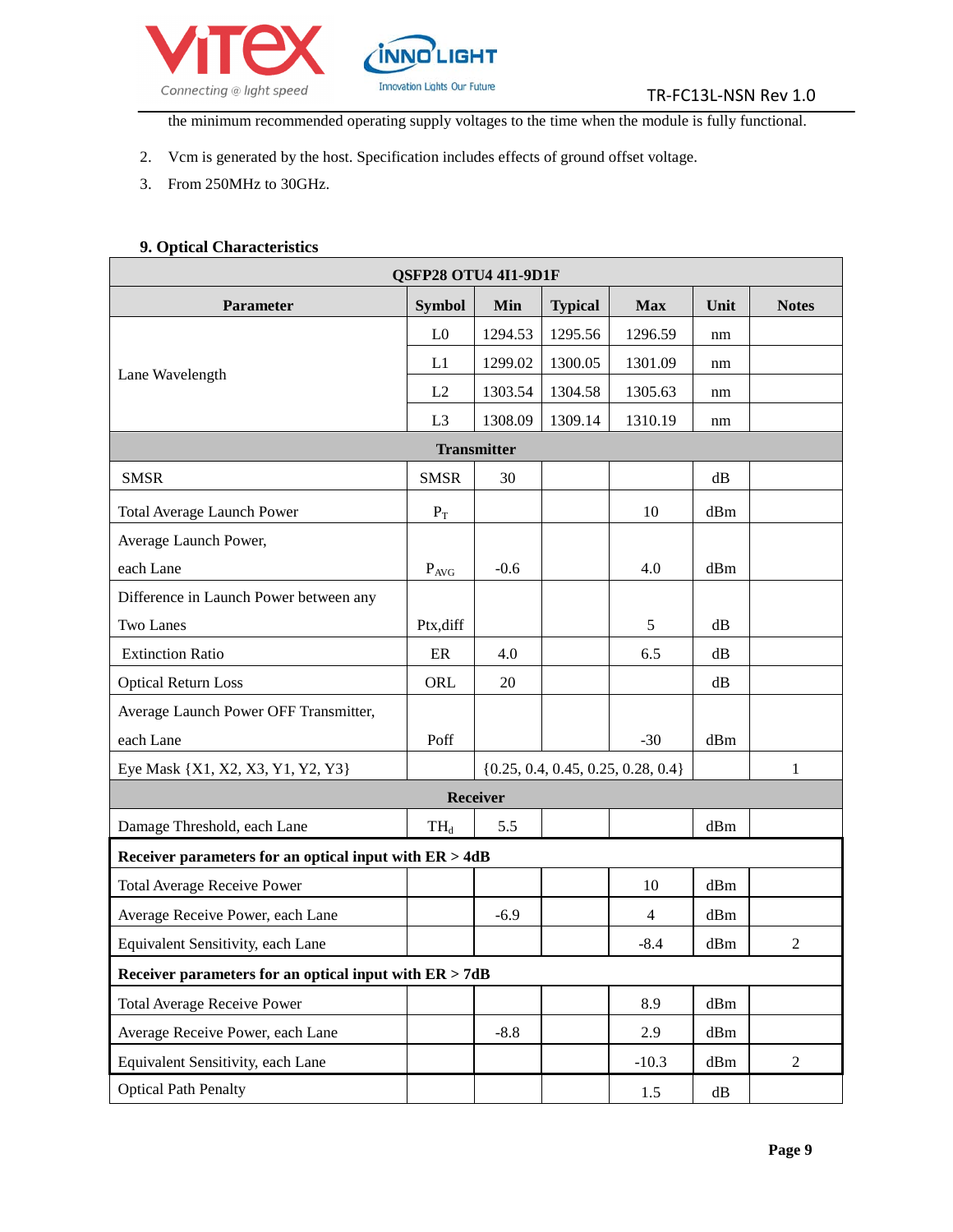



| Receiver Reflectance                                       | $R_R$       |     |       | $-26$ | dB  |  |
|------------------------------------------------------------|-------------|-----|-------|-------|-----|--|
| Difference in Receive Power between any<br>Two Lanes (OMA) | Prx,diff    |     |       | 5.5   | dB  |  |
| <b>LOS</b> Assert                                          | LOSA        |     | $-18$ |       | dBm |  |
| <b>LOS</b> Deassert                                        | <b>LOSD</b> |     | $-15$ |       | dBm |  |
| LOS Hysteresis                                             | <b>LOSH</b> | 0.5 |       |       | dB  |  |

Notes:

- 1. Max hit ratio  $5x10^{-5}$ .
- 2. Specified at a BER of  $10^{-6}$  (pre-FEC), per ITU-T G.sup39.

### **10. Digital Diagnostic Functions**

The following digital diagnostic characteristics are defined over the normal operating conditions unless otherwise specified.

| <b>Parameter</b>                           | <b>Symbol</b> | Min     | <b>Max</b>     | <b>Units</b> | <b>Notes</b>                        |
|--------------------------------------------|---------------|---------|----------------|--------------|-------------------------------------|
| Temperature monitor<br>absolute error      | DMI_Temp      | $-3$    | $+3$           | degC         | Over operating<br>temperature range |
| Supply voltage monitor<br>absolute error   | DMI_VCC       | $-0.1$  | 0.1            | V            | Over full operating<br>range        |
| Channel RX power monitor<br>absolute error | DMI RX Ch     | $-2$    | $\overline{2}$ | dB           |                                     |
| <b>Channel Bias current</b><br>monitor     | DMI Ibias Ch  | $-10\%$ | 10%            | mA           |                                     |
| Channel TX power monitor<br>absolute error | DMI TX Ch     | $-2$    | 2              | dВ           |                                     |

Notes:

1. Due to measurement accuracy of different single mode fibers, there could be an additional +/-1 dB fluctuation, or a +/- 3 dB total accuracy.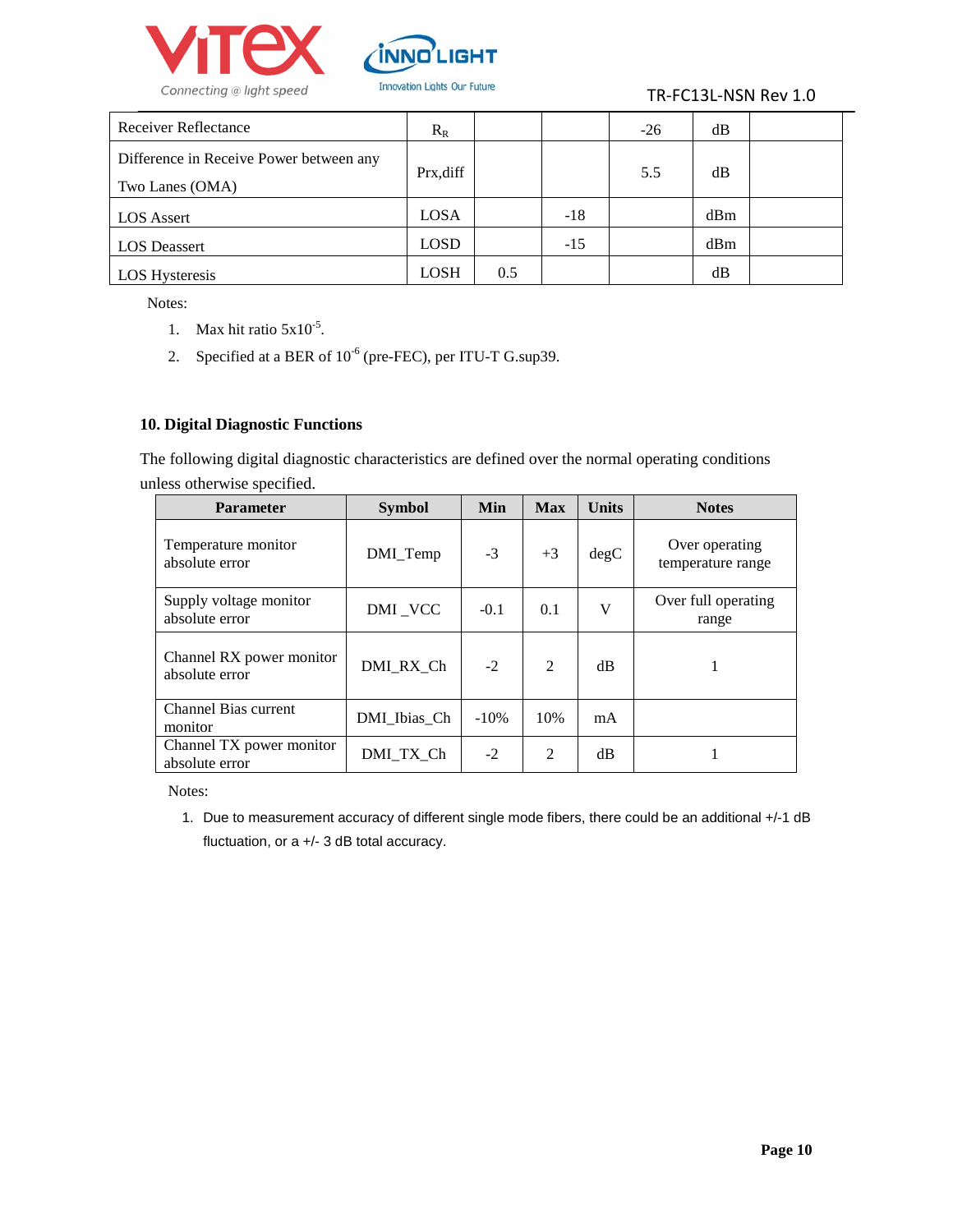



#### **11. Mechanical Dimensions**



 **Figure 4. Mechanical Outline**

#### **12. ESD**

This transceiver is specified as ESD threshold 1kV for SFI pins and 2kV for all other electrical input pins, tested per MIL-STD-883, Method 3015.4 /JESD22-A114-A (HBM). However, normal ESD precautions are still required during the handling of this module. This transceiver is shipped in ESD protective packaging. It should be removed from the packaging and handled only in an ESD protected environment.

### **13. Laser Safety**

This is a Class 1 Laser Product according to EN 60825-1:2014. This product complies with 21 CFR 1040.10 and 1040.11 except for deviations pursuant to Laser Notice No. 50, dated (June 24, 2007).

Caution: Use of controls or adjustments or performance of procedures other than those specified herein may result in hazardous radiation exposure.